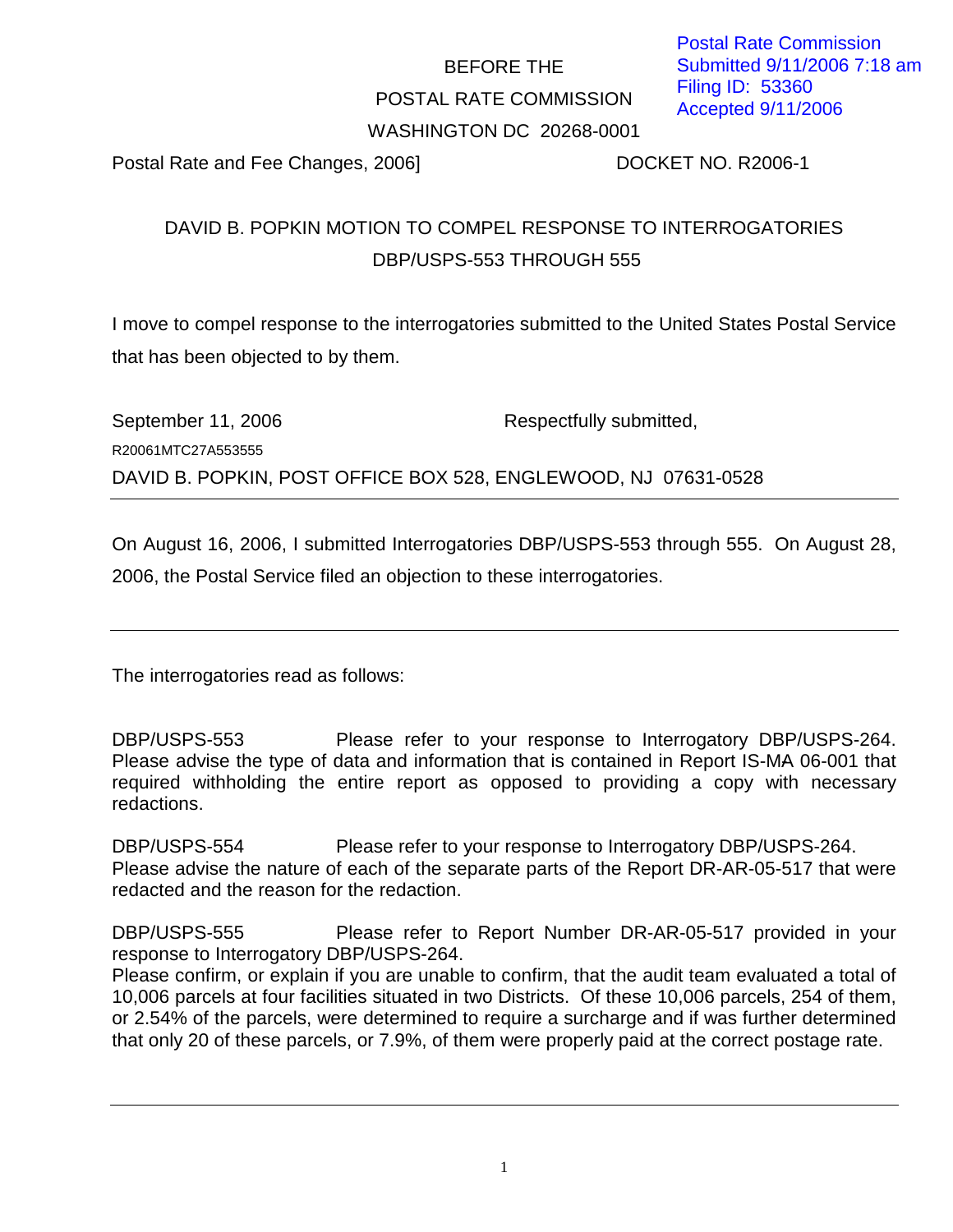The Postal Service objects to these Interrogatories on the grounds of relevance.

The original Interrogatory and response that was being followed up is as follows:

#### DBP/USPS-264

Pease furnish a copy of the Office of the Inspector General's Report DR-AR-05-017 that relates to Balloon Rate and Parcel Surcharges and Report IS-MA- 06-001 that relates to Security Over Sensitive Customer Data on Automated Postal Center Kiosks. If it is filed as a Library Reference, please furnish me with a hard copy. RESPONSE:

A redacted version of Report DR-AR-05-017 that has been made public is attached. According to the Office of the Inspector General, the other report cannot be released publicly, due to the nature of the subject.

#### Interrogatory DBP/USPS-553

Without knowing the content of the Report, it is difficult to determine the relevancy of its contents. The Office of the Inspector General is a part of the United States Postal Service. Interrogatory DBP/USPS-553 is attempting to determine the type of data and information that is contained in the report rather than just looking at the title of the Report. I do not believe that the type of data and information in the report is such that it may not be released publicly.

Interrogatory DBP/USPS-554

Whether the redactions were made by the OIG or whether the redactions were made when the report was released under FOIA is irrelevant. It is also irrelevant that I was able to pose interrogatories based on the unredacted portion of the report.

I believe that when the Postal Service provides a report or a chart or any other information that has any information redacted, they have an obligation to advise that information has been redacted. There are two normal way that redaction is done. One way is to "black out" the redacted material in which case it is usually obvious that information has been redacted. The second way would be to "white out" the reacted material in which case it may not be so obvious.